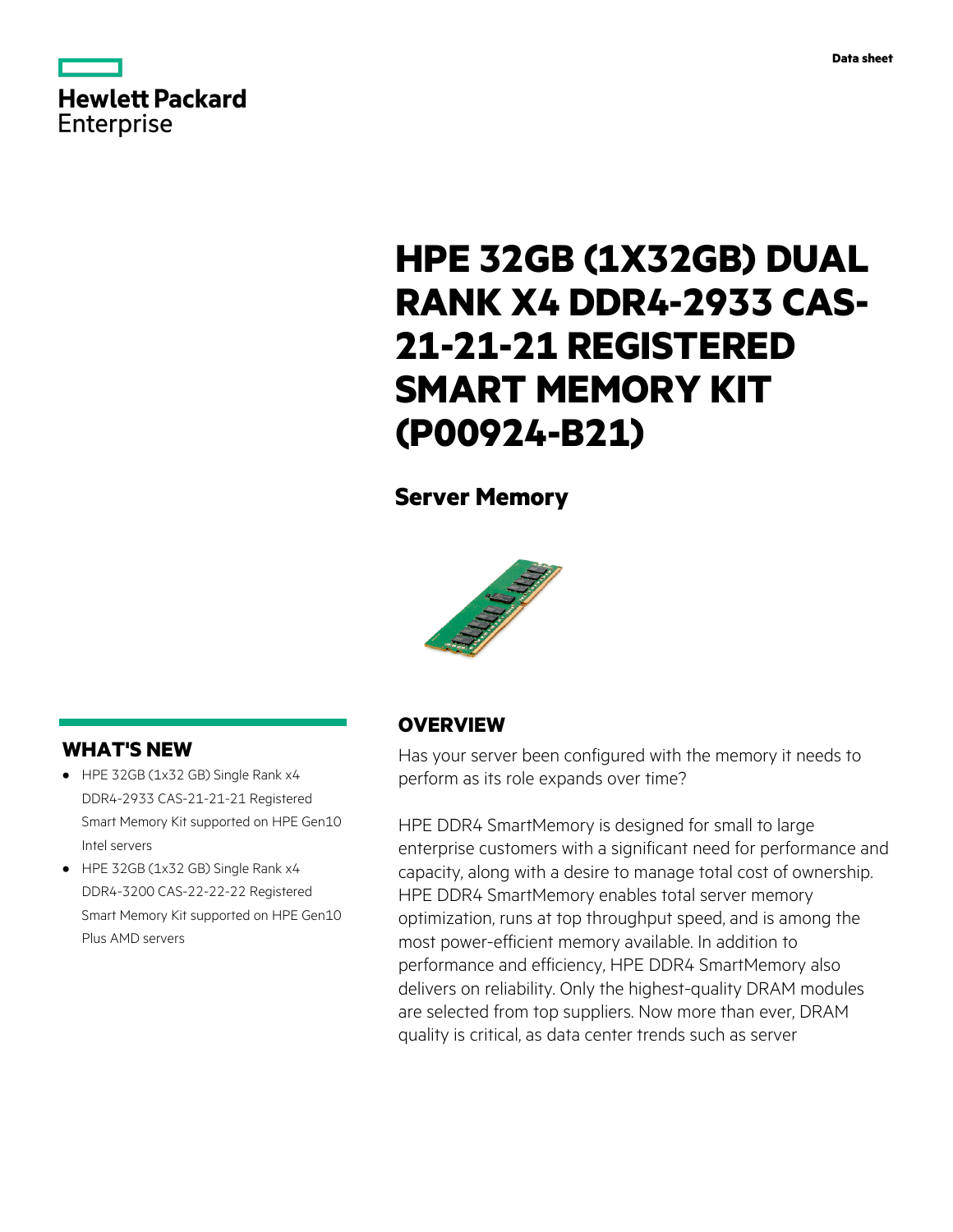virtualization, cloud computing, and the use of large database applications have increased the need for higher-capacity memory with greater up-time. HPE DDR4 SmartMemory undergoes rigorous qualification and testing processes that unlock memory performance features available only with HPE servers.

### **FEATURES**

### **High Performance**

HPE DDR4 3200 MT/s SmartMemory provides improvements in bandwidth in comparison to DDR4 2933 MT/s memory modules.

HPE DDR4 SmartMemory delivers improvements in latency at 3200 MT/s in comparison to DDR4 2933 MT/s memory modules.

### **High Reliability**

Hewlett Packard Enterprise tests and qualifies HPE DDR4 SmartMemory modules on all HPE server platforms to deliver the highest level of signal integrity.

HPE DDR4 SmartMemory prevents unnecessary DIMM replacement and reduces server downtime with advanced memory error detection technology.

HPE uses the highest quality materials for its DDR4 server memory, reducing issues that may affect signal integrity and increasing system reliability.

HPE provides server memory that performs above industry standards, enabling customers to increase the performance of their servers without having to increase the amount of memory purchased.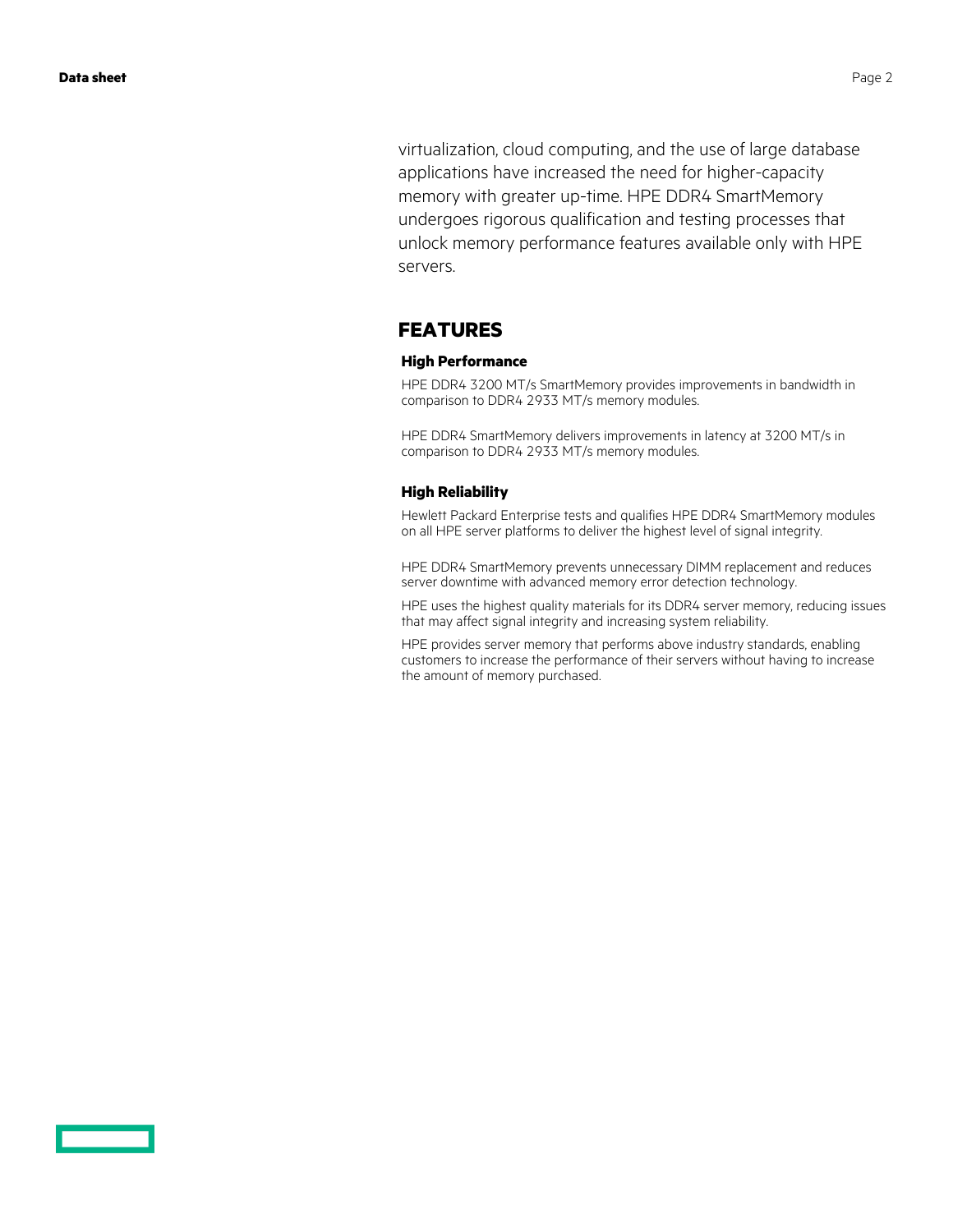# **Technical specifications HPE 32GB (1x32GB) Dual Rank x4 DDR4-2933 CAS-21-21-21 Registered Smart Memory Kit**

| <b>Product Number (SKU)</b>                | P00924-B21             |
|--------------------------------------------|------------------------|
| <b>DIMM type</b>                           | <b>RDIMM</b>           |
| <b>DIMM</b> capacity                       | 32GB                   |
| <b>DIMM</b> rank                           | Dual                   |
| DIMM native speed (MT/s)                   | 2933 MT/s              |
| Voltage                                    | 1.2V                   |
| Minimum dimensions $(H \times W \times D)$ | 8.89 x 19.05 x 1.91 cm |
| Weight                                     | 0.045 KG               |